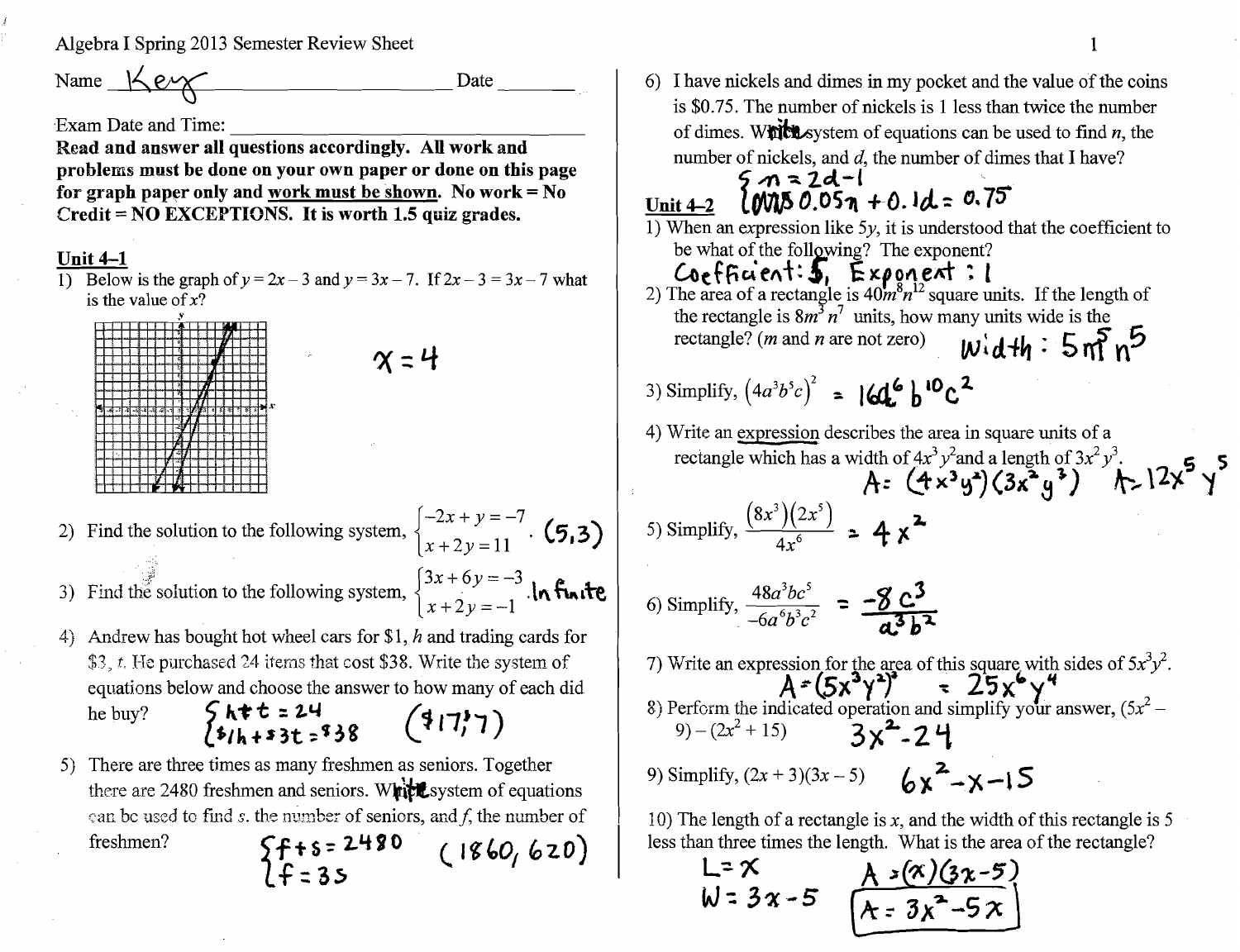

## **Unit 5-1**

1) Determine the vertex, roots,  $y$ -intercept, the axis of symmetry, and domain and range of the function.





- 4) How would the graph of  $y = x^2 + 8$  be affected if the function were changed to  $y = x^2 - 3$ ? Down  $\bf{l}$
- 5) Provide an example of a quadratic function that is **wider** than the parent function of a quadratic.  $y = \frac{1}{2}x^2$ .
- 6) Provide an example of a quadratic function that is **narrower** than the parent function of a quadratic.  $y = 2x^2$ .
- 7) The dolphins at SeaWorld are practicing a new jump for their summer show. The curve represents the equation,  $y = -16x^2 +$ *96x,* comparing the time of a single jump and the height reached by the dolphins, Using the graph below, determine how many seconds does it take for the dolphins to reach their maximum height?

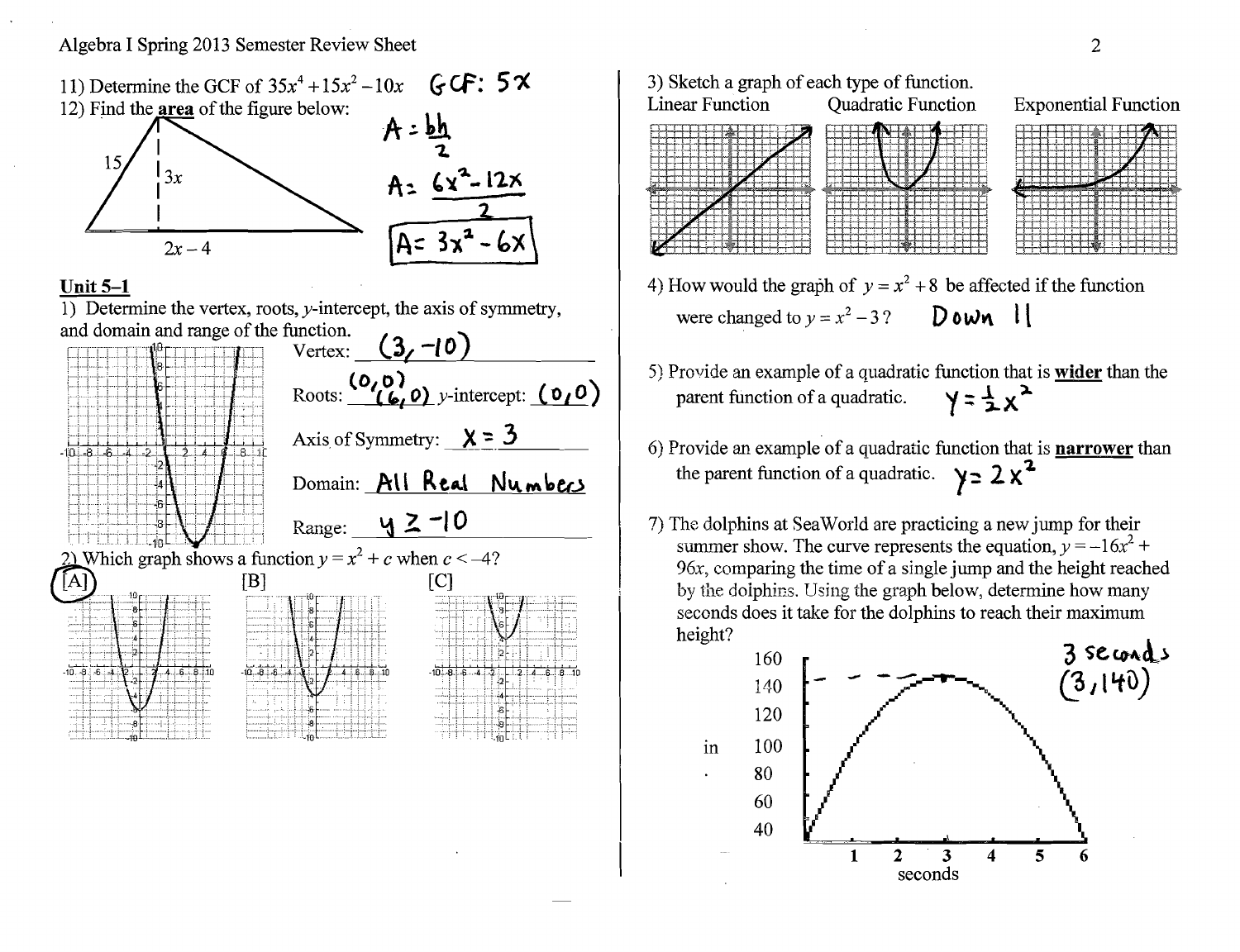## Algebra I Spring 2013 Semester Review Sheet



10) Solve, 
$$
x^2 + x - 90 = 0
$$
.  $(x - 9)(x+10)$ 

11) Solve, 
$$
5x^2 - 30x + 40 = 0
$$
.  $5(x-2)(x-4)$   
5(x<sup>2</sup>-6x+8)  
12) Solve,  $5x^2 - 9x - 2 = 0$ .  $(5x+1)(x-2)$ 

- 13) Given the domain of  $\{-2, -1, 0, 1, 2\}$ , find the range of the following function  $y = -4x^2 + 7$  R:  $\{-9, 3, 7, 3, -9\}$ 14) Solve,  $f(x) = 3x^2 - 13x - 10$  using the Quadratic Formula.  $\{ -\frac{2}{3}, 5\}$ 15) Why do we solve using the Quadratic Formula vs. Solve through  $factoring?$  Quadratic Formula Solves  $A \perp\!\!\!\perp Q$ undratic
- where  $a \cdot$  not all quadratic  $a \cdot$  finctionale Unit 6-1 (Exponentials)
- 1) What is the difference between exponential growth vs exponential  $decay?$   $yzCa<sup>x</sup>$ ; Exp Grouth  $\Box$  Decay  $\Box$
- 2) Johnson City has been growing at a rate of 3.2% each year. The present population is 12,000. The exponential equation  $f(t) =$ 12,000  $(1+.032)^t$  is written to project the population of a town in Johnson City. What is the following is the population after 12  $years?$  | |  $7512.68$

Unit 6-2. Leave Amwers in Radical form, if necessary. 1) Simplify,  $-7\sqrt{240}$  -  $2\sqrt{8}\sqrt{15}$ 

2) Simplify,  $(-\sqrt{9})(-\sqrt{6})(-4\sqrt{9})$  -36 $\sqrt{6}$